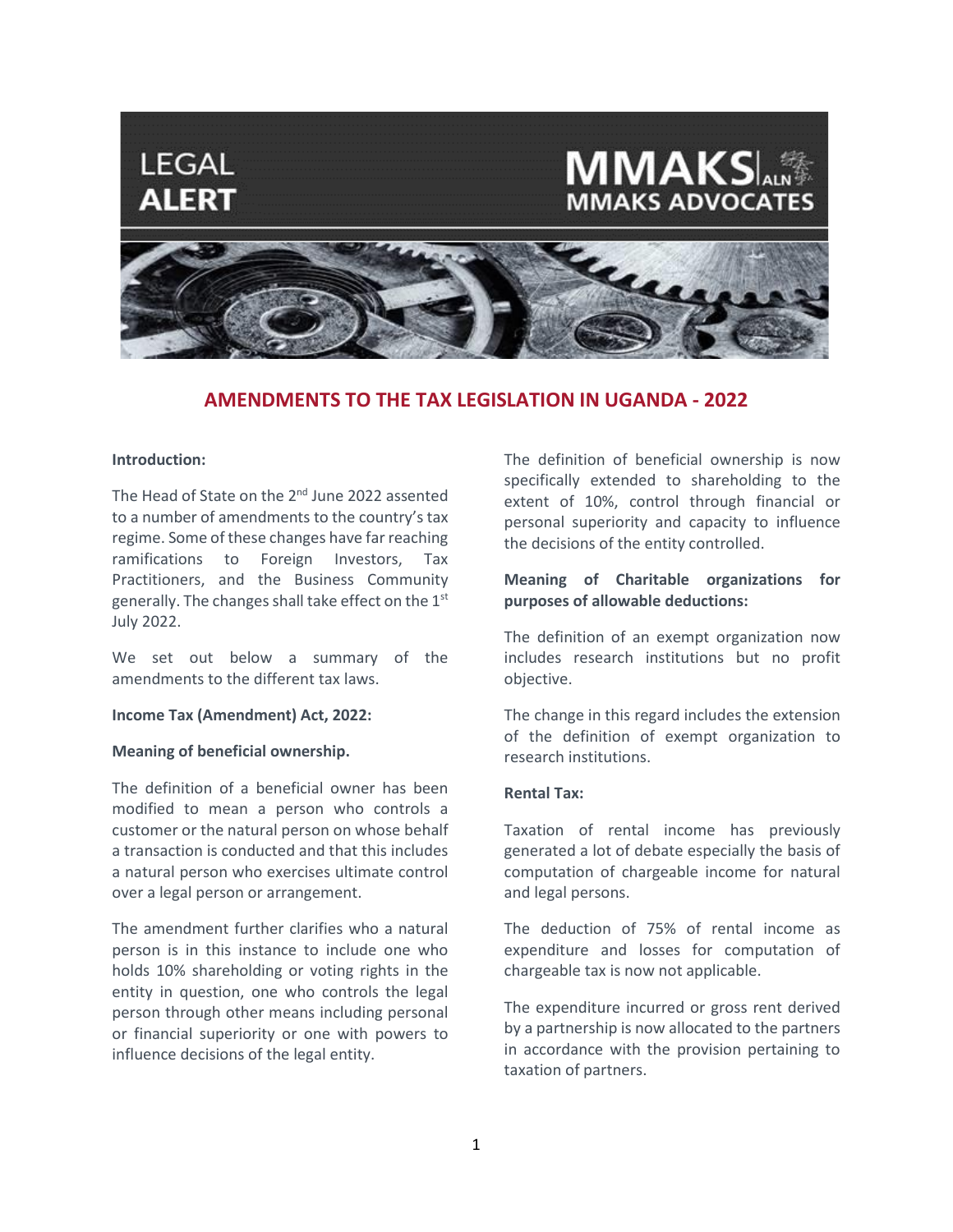The amendment adjusts allowable deductions for persons other than individuals or partnerships to 50% of the rental income for that year of income.

In case expenses and losses incurred by a person other than an individual or partnership exceed 50% of the rental income, the allowable deduction is capped at 50% for that year of income.

The rental tax for an individual is now computed on the basis of 12% of the gross income in excess of a sum of Ug. Shs. 2,820,000 per annum and rental income below the threshold of Ug. Shs. 2,820,000/= is not taxable.

Interest on mortgages from financial institutions as expenditures by individuals to acquire or construct premises to generate rental income is now not a deductible expense.

### **Exempt Income.**

The exemption from taxation of income of Bujagali Hydro Power Project is extended from 2022 to 2023.

## **Income derived from Uganda-source service contract.**

The amendment limits income derived under a Uganda-source service contract to income foe services pertaining to transportation of passengers, cargo or mail that does embarks in Uganda.

### **Fine for failure to file Tax Returns by Licensees**

The amendment introduces a fine of not less 50,000 and not exceeding USD 500,000 for a Licensee who does not furnish a return or any other document with the timelines set by the Act notwithstanding the other penalties provided for under different legislations.

#### **Value Added Tax (Amendment Act)**

**Exempt imported services:**

An imported service to be used in provision of an exempt supply *per se* is no longer an exempted import. Exempt imported services are now limited to services that would be exempt if supplied in Uganda.

## **Cash Basis Accounting to apply to suppliers of goods and services to Government.**

For VAT purposes, cash basis accounting shall now apply to persons, the annual value of whose taxable supplies, does not exceed Ug. Shs. 500,000,000 or suppliers of goods and services to Government.

### **Stamp Duty Act:**

### **Removal of stamp duty:**

Agreements in relation to deposits of title deeds, pawn pledges shall not attract stamp duty.

Agricultural insurance policies are now recognized for stamp duty purposes but at a nil rate.

Security Bonds and Mortgage Deeds executed by way of security for due execution of an office, or to account for money or other property received by virtue of security bond or mortgage deed executed by surety to secure a loan or credit facility shall not attract any stamp duty.

## **Tax Procedure Code (Amendment) Act**

### **Registration of Tax Agents:**

Registration of Tax Agents shall remain in force from the date of issuance of the Registration Certificate till the  $31<sup>st</sup>$  December of the year of issue and not for 12 calendar months as previously provided.

## **Closure of Business premises for default of paying rent:**

Business premises of a Taxpayer who does not comply with the requirements of electronic receipting and invoicing or tax stamps within 15 days shall be closed.